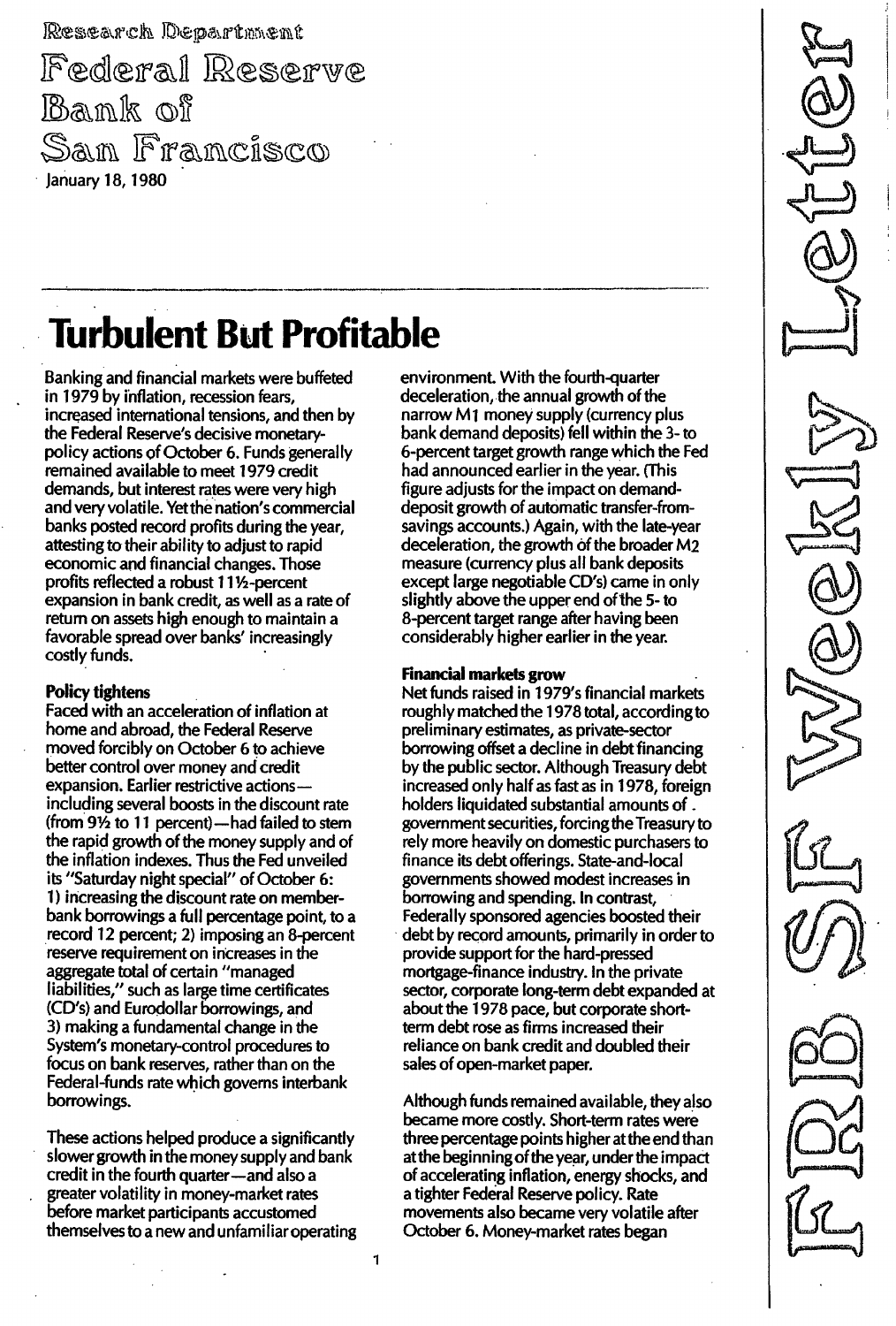Research Department

# Federal Reserve Bank of Sam Framcisco

Opinions expressed in this newsletter do not necessarily reflect the views of the management of the Federal Reserve Bank of San Francisco, nor of the Board of Governors of the Federal Reserve System.

climbing at midyear as business activity quickened, then shot upward after the October 6 policy package, and finally eased in November'and December as the markets learned how to operate in the new policy environment. October's record rates on large CD's, Federal funds and commercial paper prompted banks to hike their prime businessloan rate to a record 15<sup>34</sup> percent, but they later reduced that rate to 15 percent as their cost of funds began to decline. In contrast, Treasury-bill rates lagged considerably behind other money-market rates.

Long-term corporate bond rates rose modestly in the first half, accelerated during the summer as inflation expectations worsened, and then rose even faster in the fall as fears surfaced about declining credit availability. Throughout the year, the yield curve retained an inverted ("humpbacked") ... shape, with higher yields on short- and intermediate-term maturities than on longterm issues, as is typical of inflation periods. Prime mortgage rates rose steadily over most of the year, except in states with restrictive usury laws; after October 6 they rose as high as 14 percent in some areas, exerting a

dampening impact on housing activity.

#### Bank credit expands

Commercial-bank credit expanded by \$117 billion in 1979-a substantial 11<sup>1</sup>/<sub>2</sub> percent gain, although somewhat behind the 1978 pace. Loans accounted for 84 percent of the total gain — down from the preceding year's 90-percent share-as banks built up their liquidity by adding to their holdings of Federal agency and tax-exempt securities while maintaining their Treasury securities at the 1978 level. Business demand for bank credit rose over \$40 billion, an accelerated 17 -percent rate, reflecting strong corporate needs for working capital and for increasingly expensive inventories. However, this strength was concentrated in the first and third quarters of the year. The pace of business borrowing at major moneycenter banks, particularly in New York, far exceeded that at small banks during most of the year, but was' relatively weaker in the fourth quarter.

In contrast to this uneven business-borrowing behavior, bank mortgage lending continued strong throughout 1979. (However, the \$32-billion increase lagged behind the phenomenal 1977-78 pace.) The steep lateyear rise in mortgage rates could be expected to dampen activity in this area, but it came too late to affect 1979 data because of the long time-lag between mortgage commitments and actual loan take-downs.

The major shift in loan demand last year came from the household sector. Consumer borrowing remained strong until about midyear. Then the pace slackened significantly as consumers, as well as lenders, became more cautious in response to rising consumer-debt ratios, and as declining real income and recession fears brought a decline in consumers' large-ticket purchases.

#### MMC's dominant role

To finance this credit expansion, banks relied heavily on certain types of time deposits and on non-deposit sources of funds. Demand deposits made only a relatively weak contribution.

Money-market certificates (MMC's), with their rates tied to the 6-month Treasury-bill rate, were the most noteworthy source of funds. MMC's quadrupled in volume during the year, offsetting an outflow in fixed-ceiling savings deposits. Moreover, as banks shifted into these new market-rate consumer instruments, they relied considerably less than usual on the normal deposit "stabilizing" function of large-denomination time certificates (CD's). In fact, CD issuance remained practically unchanged in 1979unlike 1978 and other recent periods of high interest rates-because banks could obtain funds more cheaply through money-market certificates and through non-deposit sources such as Eurodollars.

#### Rising bank earnings

Bank income apparently reached a new peak in 1979, according to preliminary estimates for the year. Operating earnings increased as banks expanded their volume of earning assets and simultaneously benefited from

2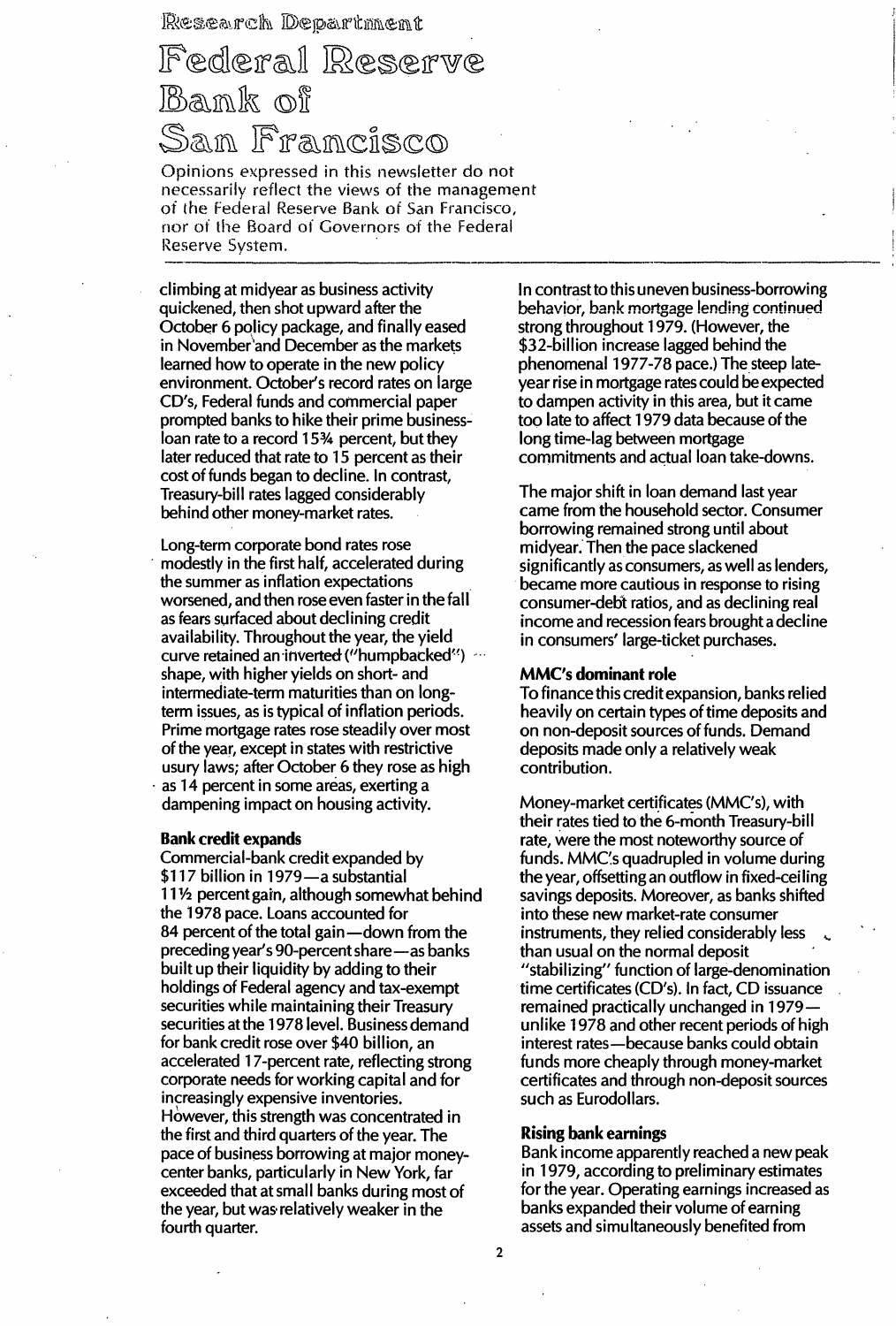

soaring rates of return on those assets - for example, the prime business-loan rate rose from a midyear level of  $11\frac{1}{2}$  percent to a fall peak of 15<sup>3</sup>% percent.

Money-center banks in particular benefited from the large expansion in business loans at rates tied to the higher prime rate. Regional banks meanwhile profited from portfolios heavily weighted with high-interest-rate mortgage and consumer loans, even though rates on such loans did not rise as fast as the business prime. These developments helped banks to maintain a favorable spread between their return on assets and their cost of funds. Income statements at many banks also improved because of reductions in the amounts set aside for loan-loss reserves, reflecting their more favorable experience with loan write-offs and write-downs.

However, the cost of bank funds also rose steeply as the year progressed, especially in view of a shift from less costly sources of funds (those subject to fixed deposit-rate ceilings) to more expensive sources acquired at accelerating market rates. Money-market certificates largely replaced the outflow of less-expensive savings deposits, and their cost climbed as Treasury-bill rates rose. Even the "core" savings deposits became more expensive after midyear when the Regulation Q ceiling rate rose from 5 to 5% percent. Costs on other liabilities-large CD's, Eurodollars, Federal funds and borrowings from the Fed-all rose to record highs in the fourth quarter. In addition, after October 6 those banks whose "managed liabilities" exceeded their aggregate September base became subject to an 8-percent marginal reserve requirement. But overall, the 1979 profits picture reflected banks' successful weathering of last year's highly volatile interest-rate environment.

## Clouded outlook

Both domestic and international uncertainties cloud the 1 980 outlook. The full impact of the late-fall monetary-policy moves will become more evident after the normal early-year paydowns of high seasonal December borrowings. However, the

business-loan expansion could remain fairly strong as corporations continue to rely on short-term financing instead of costly longerterm funding in the capital markets. Any involuntary inventory accumulation, as the economy slows, also would call for increased bank borrowings-at least in the short-term. On the other hand, many large and some middle-market corporations will continue to use the commercial-paper market as a less costly alternative to bank financing.

In contrast, a reduction in mortgage lending appears assured for the early months of the year, reflecting the recent high mortgage rates which "rationed out" many potential firsttime home owners. Moreover, reduced home construction has already become evident because of restricted credit availability. Again, in view of current economic uncertainties, consumers will probably continue to restrict their purchases of largeticket goods and remain cautious about expanding bank-held debt.

The new 8-percent marginal reserve requirement on managed liabilities should increasingly be written into the cost of credit expansion, because banks will find it more difficult over time to stay within their September base for such liabilities. Meanwhile, a shift in banks' liability structure from managed "purchased" liabilities toward consumer-oriented market-rate instruments should continue, reflecting the popularity of MMC's and the new authorization in January for 2Y2-year (and longer) certificates tied to yields on Treasury issues of like maturity.

The heavy weighting of bank portfolios by the high-yielding earning assets acquired last year should help banks maintain a favorable interest spread over their average cost of funds, particularly if short-term rates ease somewhat. At the same time, earnings in coming months could be hurt by a slower rate of loan expansion, and possibly by increased loan losses. Under any scenario, banks may have difficulty adjusting to 1980's financialmarket uncertainties.<br>**Ruth Wilson**